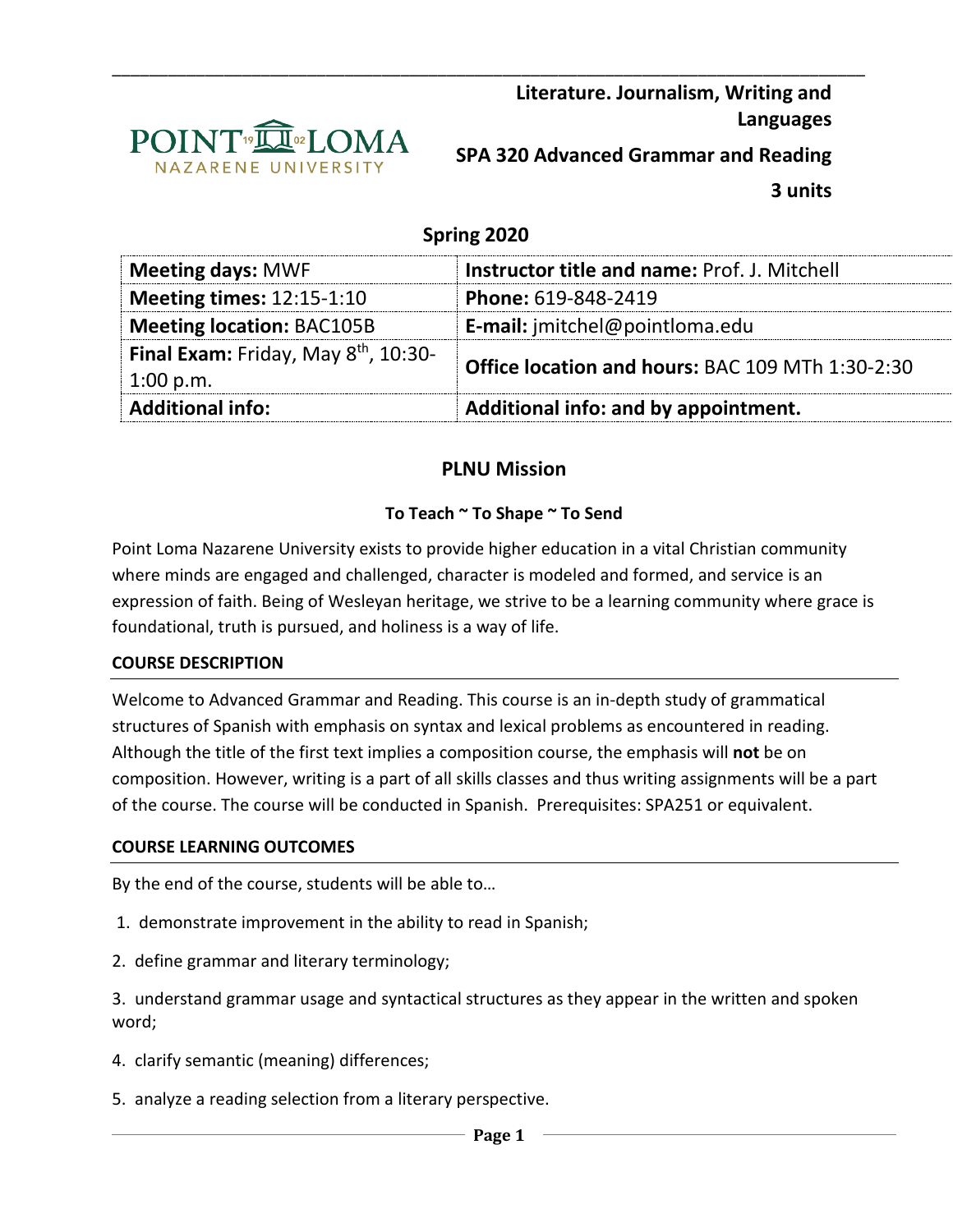# **REQUIRED TEXTS AND RECOMMENDED STUDY RESOURCES**

- 1. Ayllón, Cándido, et al. *Spanish Composition Through Literature,* Prentice Hall, 2002, 6th ed.
- 2. Fraser-Molina, *Nuevas voces hispanas,* Prentice Hall.

## **ASSESSMENT AND GRADING**

| <b>Exams</b>                     | 300 |                   |                        |
|----------------------------------|-----|-------------------|------------------------|
| Lit. Analysis                    | 125 | $805+=A$          | $630 - 681 = C$        |
| <b>Homework</b>                  | 100 | $787 - 804 = A$   | $612 - 629 = C$        |
| <b>Cultural</b><br><b>Events</b> | 50  | $770 - 786 = B +$ | $595-611=D+$           |
| <b>Movie</b><br><b>Analysis</b>  | 50  | $717 - 769 = B$   | $542 - 594 = D$        |
| Participation                    | 100 | $700 - 716 = B -$ | $525 - 541 = D$        |
| <b>Interview</b>                 | 50  | $682 - 699 = C +$ | $524&\text{Below} = F$ |
| Final                            | 100 |                   |                        |
| Total                            | 875 |                   |                        |

**Evaluation: Your grade for the semester will be based on the following point scale:**

## **INCOMPLETES AND LATE ASSIGNMENTS**

All assignments are to be submitted/turned in by the beginning of the class session when they are due—including assignments posted in Canvas. Incompletes will only be assigned in extremely unusual circumstances.

## **FINAL EXAMINATION POLICY**

Successful completion of this class requires taking the final examination **on its scheduled day**. The final examination schedule is posted on the [Class Schedules](http://www.pointloma.edu/experience/academics/class-schedules) site. No requests for early examinations or alternative days will be approved.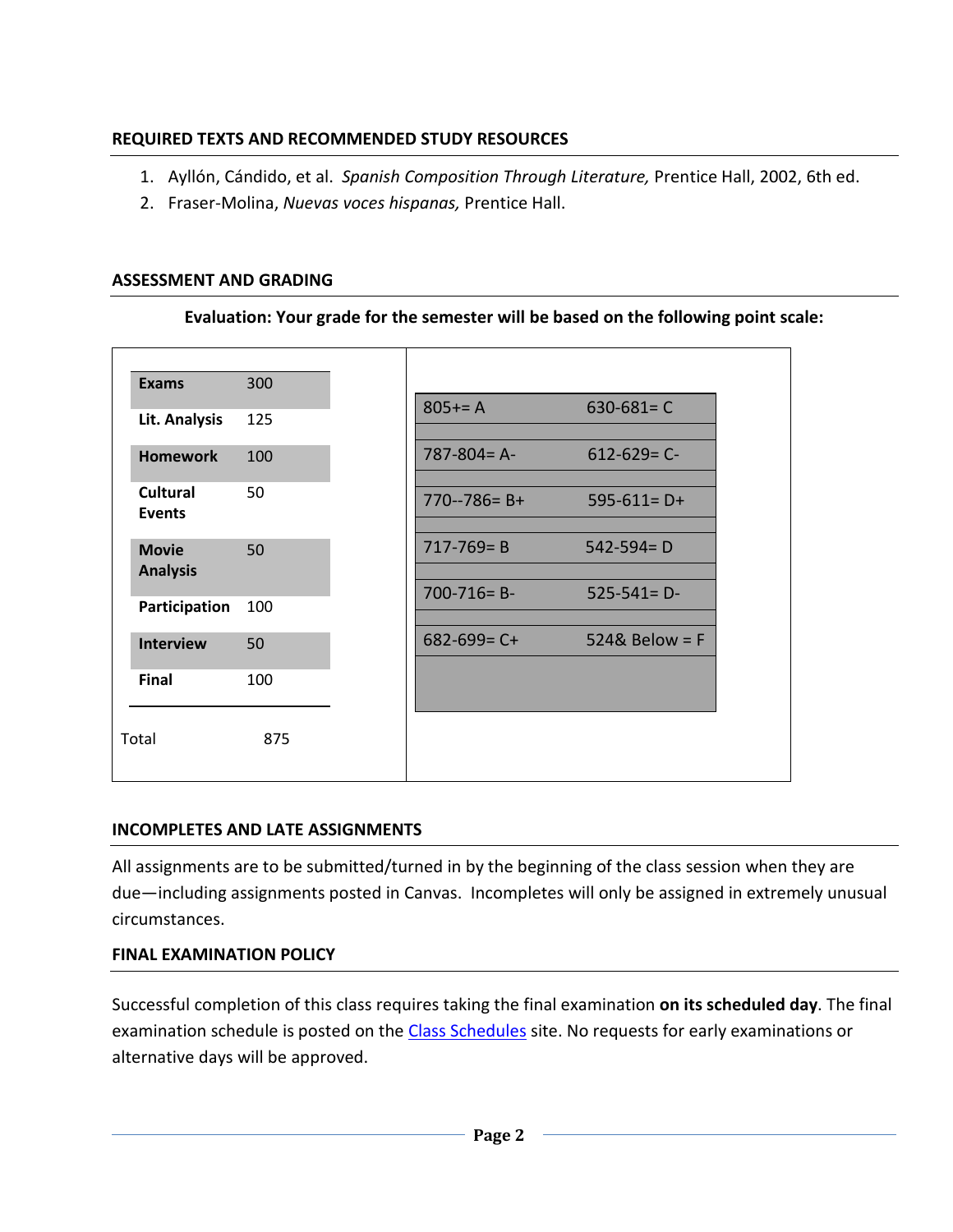NOTE: The following policies are to be used without changes:

# **PLNU COPYRIGHT POLICY**

Point Loma Nazarene University, as a non-profit educational institution, is entitled by law to use materials protected by the US Copyright Act for classroom education. Any use of those materials outside the class may violate the law.

# **PLNU ACADEMIC HONESTY POLICY**

Students should demonstrate academic honesty by doing original work and by giving appropriate credit to the ideas of others. Academic dishonesty is the act of presenting information, ideas, and/or concepts as one's own when in reality they are the results of another person's creativity and effort. A faculty member who believes a situation involving academic dishonesty has been detected may assign a failing grade for that assignment or examination, or, depending on the seriousness of the offense, for the course. Faculty should follow and students may appeal using the procedure in the university Catalog. See **Academic Policies** for definitions of kinds of academic dishonesty and for further policy information.

# **PLNU ACADEMIC ACCOMMODATIONS POLICY**

While all students are expected to meet the minimum standards for completion of this course as established by the instructor, students with disabilities may require academic adjustments, modifications or auxiliary aids/services. At Point Loma Nazarene University (PLNU), these students are requested to register with the Disability Resource Center (DRC), located in the Bond Academic Center. [\(DRC@pointloma.edu](mailto:DRC@pointloma.edu) or 619-849-2486). The DRC's policies and procedures for assisting such students in the development of an appropriate academic adjustment plan (AP) allows PLNU to comply with Section 504 of the Rehabilitation Act and the Americans with Disabilities Act. Section 504 (a) prohibits discrimination against students with special needs and guarantees all qualified students equal access to and benefits of PLNU programs and activities. After the student files the required documentation, the DRC, in conjunction with the student, will develop an AP to meet that student's specific learning needs. The DRC will thereafter email the student's AP to all faculty who teach courses in which the student is enrolled each semester. The AP must be implemented in all such courses.

If students do not wish to avail themselves of some or all of the elements of their AP in a particular course, it is the responsibility of those students to notify their professor in that course. PLNU highly recommends that DRC students speak with their professors during the first two weeks of each semester about the applicability of their AP in that particular course and/or if they do not desire to take advantage of some or all of the elements of their AP in that course.

# **PLNU ATTENDANCE AND PARTICIPATION POLICY**

As per University policy, there are no allowed or excused absences except when absences are necessitated by certain university sponsored activities and approved in writing by the Provost of the university. Any day a student is absent he/she loses **10 points** of class participation. Regular and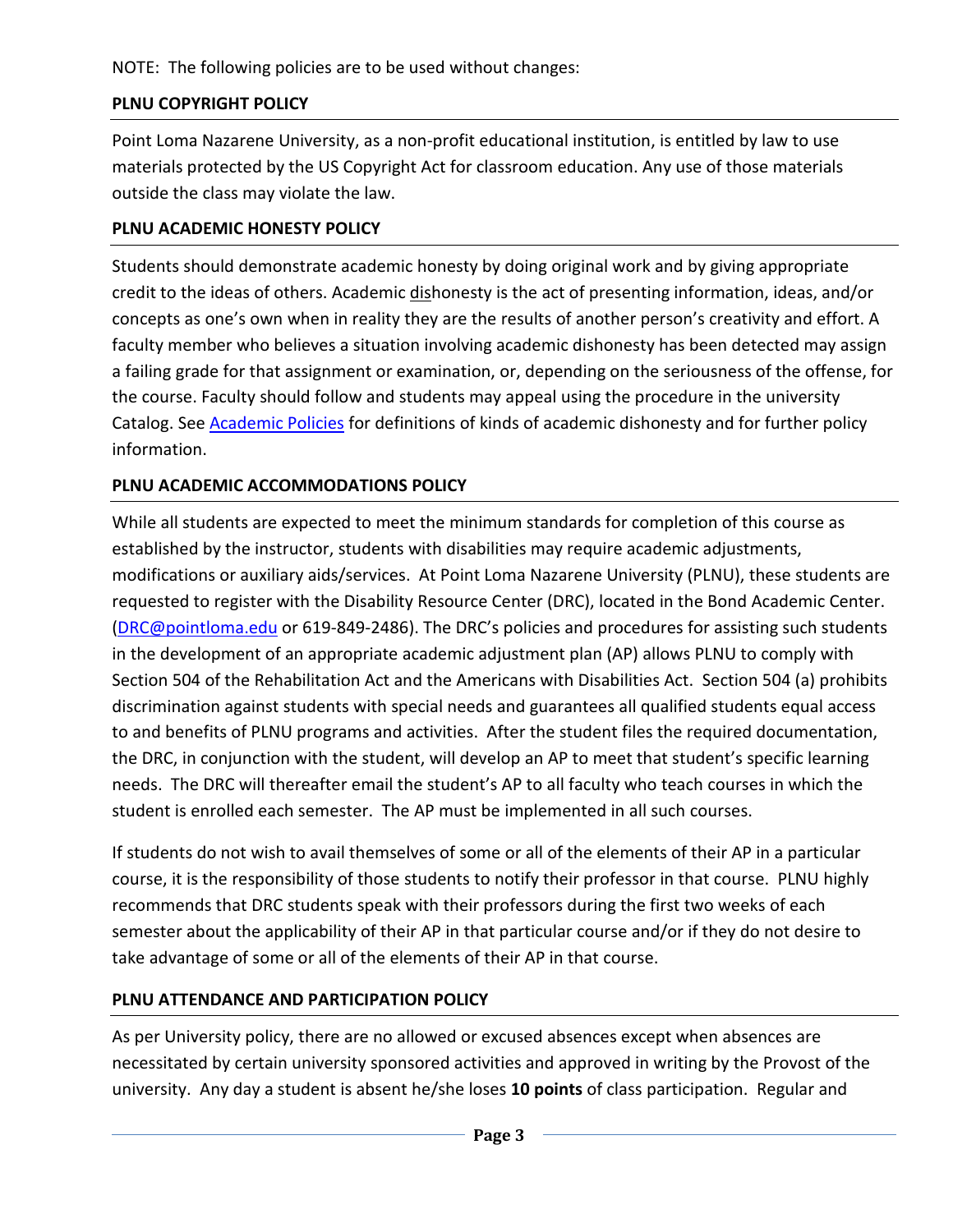punctual attendance at all classes is considered essential to optimum academic achievement. If the student is absent from more than 10 percent of class meetings, the faculty member can file a written report which may result in de-enrollment. If the absences exceed 20 percent, the student may be deenrolled without notice until the university drop date or, after that date, receive the appropriate grade for their work and participation. See **Academic Policies** in the Undergraduate Academic Catalog.

## **COURSE SCHEDULE AND ASSIGNMENTS**

## **Tests & Quizzes**

Since language learning is a skill, it will be imperative to ensure the necessary proficiency is being attained. To this end, there will three exams given throughout the semester, as well as one Final exam. It will be necessary for students to do a thorough review before each exam since the material is cumulative. All exams are scheduled on the calendar. **Make-up exams are given only in extreme emergency (serious illness, accidents, etc.).** Please contact the Professor as soon as you know you will be absent when an assignment is due or when an exam is scheduled. A penalty may apply.

## **Homework**

Homework has been assigned on the calendar. It is due on the day it appears on the calendar. Late assignments will not be accepted unless the student has arranged it previously with the Professor and a late penalty may apply.

### **SPA 302 CALENDARIO**

enero

- 14 Introducción
- 15 **Ayllón: Cap. 1**

**Estudiar:** "La siesta del martes" (Márquez), pp. 1-4 (CLO 1)

\_\_\_\_\_\_\_\_\_\_\_\_\_\_\_\_\_\_\_\_\_\_\_\_\_\_\_\_\_\_\_\_\_\_\_\_\_\_\_\_\_\_\_\_\_\_\_\_\_\_\_\_\_\_\_\_\_\_\_\_\_\_\_\_\_\_\_\_\_\_\_\_

**Entregar:** Hoja (CLO 2, 5)

17 **Ayllón: Cap. 1**

**Estudiar:** Léxico, pp. 5-13 (CLO 4)

**Entregar:** Ej. A, pp. 14-15 (CLO 4)

### 20 Día de Martin Luther King Jr. ¡No hay clase!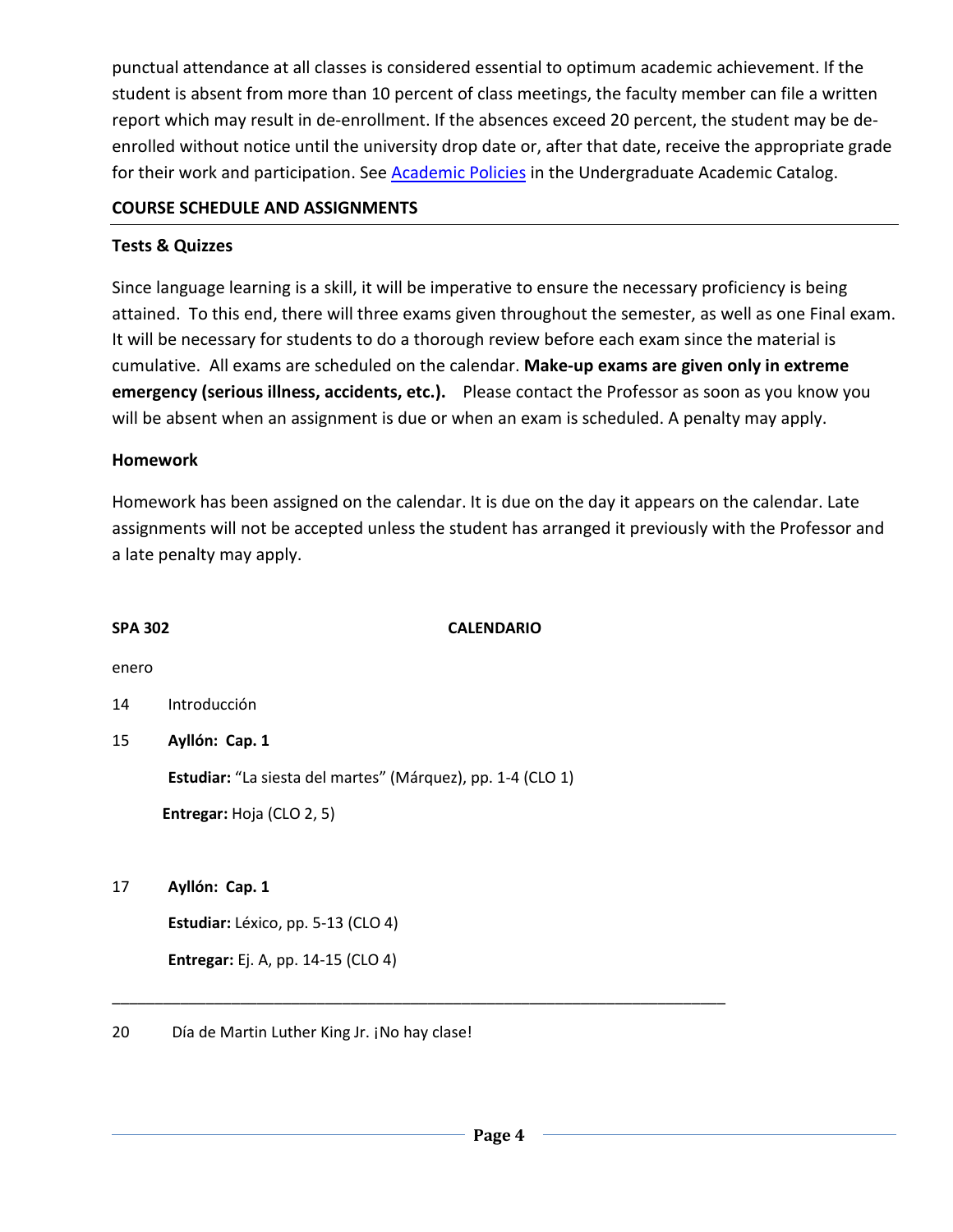#### 22 **Ayllón: Cap. 1**

**Estudiar:** Repaso gramatical, pp. 16-21 (CLO 3)

**Entregar:** Ej. A, p. 21 (CLO 3)

#### 24 **Nuevas Voces**

**Estudiar:** "Octava fila, izquierda" pp. 1-11 (CLO 1)

**Entregar:** Lectura lit. p. 10; Ej. D p.4 (CLO 2, 5)

Discusión y análisis de la lectura

### 27 **Ayllón: Cap. 2**

**Estudiar:** *La casa de los espíritus* (Allende) pp. 25-30 (CLO 1)

**Entregar:** Cuestionario, p. 29-30 (sección del contenido) (CLO 1, 5)

**Entregar:** "Octava fila", 8 elementos(CLO 2,5)

# 29 **Ayllón: Cap. 2**

**Estudiar:** Léxico, p 30-40 (CLO 4), Repaso gramatical, pp. 43-48 (CLO 2, 5)

\_\_\_\_\_\_\_\_\_\_\_\_\_\_\_\_\_\_\_\_\_\_\_\_\_\_\_\_\_\_\_\_\_\_\_\_\_\_\_\_\_\_\_\_\_\_\_\_\_\_\_\_\_\_\_\_\_\_\_\_\_\_\_\_\_\_\_\_\_\_\_\_\_\_\_\_

\_\_\_\_\_\_\_\_\_\_\_\_\_\_\_\_\_\_\_\_\_\_\_\_\_\_\_\_\_\_\_\_\_\_\_\_\_\_\_\_\_\_\_\_\_\_\_\_\_\_\_\_\_\_\_\_\_\_\_\_\_\_\_\_\_\_\_\_\_\_\_\_\_\_\_\_

\_\_\_\_\_\_\_\_\_\_\_\_\_\_\_\_\_\_\_\_\_\_\_\_\_\_\_\_\_\_\_\_\_\_\_\_\_\_\_\_\_\_\_\_\_\_\_\_\_\_\_\_\_\_\_\_\_\_\_\_\_\_\_\_\_\_\_\_\_\_\_\_\_\_\_\_

**Entregar**: Ej. A (impares), pp. 41-42 (CLO 4) Ej. B p. 48-49 (CLO 2,3)

### 31

### febrero

| 3 | <b>Nuevas Voces</b>                                          |
|---|--------------------------------------------------------------|
|   | Estudiar: "El Oscarito" pp. 13-23 (CLO 1)                    |
|   | Entregar: Ej. D p.16-17 (1,3) Lec. Lit. pp. 21-22 (CLO 2, 5) |
|   | Discusión y análisis de la lectura                           |
| 5 | Ayllón: Cap. 3                                               |
|   | <b>Estudiar: "La familia: (Fuentes) 52-67 (CLO 1)</b>        |
|   | <b>Entregar:</b> Cuestionario, p. 56 (CLO 1,5)               |
| 7 |                                                              |
|   |                                                              |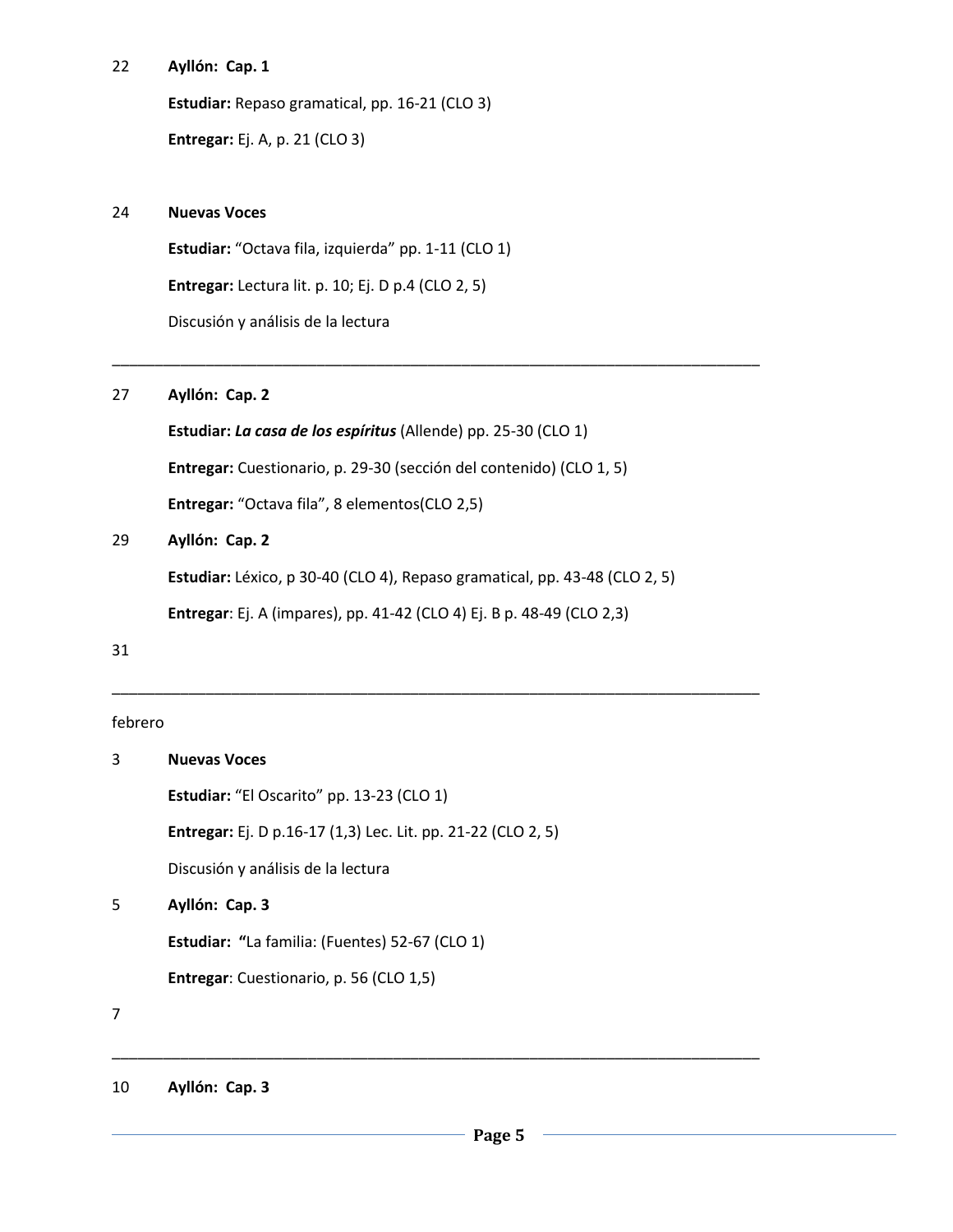**Estudiar:** Léxico, pp. 57-67 (CLO 4)

**Entregar**: Ej. A (impares) pp. 67-69 (CLO 4)

**Entregar**: "El Oscarito", 8 elementos (CLO 1,2,5)

12 **Examen I (CLO 1,2, 3, 4, 5)**

14

17 **Ayllón: Cap. 4**

**Estudiar:** *Los cauces del neologismo,* pp. 81-84 (CLO 1) **Entregar:** Cuestionario/contenido, p. 84 (CLO 1, 5)

\_\_\_\_\_\_\_\_\_\_\_\_\_\_\_\_\_\_\_\_\_\_\_\_\_\_\_\_\_\_\_\_\_\_\_\_\_\_\_\_\_\_\_\_\_\_\_\_\_\_\_\_\_\_\_\_\_\_\_\_\_\_\_\_\_\_\_\_\_\_\_\_\_\_\_\_

\_\_\_\_\_\_\_\_\_\_\_\_\_\_\_\_\_\_\_\_\_\_\_\_\_\_\_\_\_\_\_\_\_\_\_\_\_\_\_\_\_\_\_\_\_\_\_\_\_\_\_\_\_\_\_\_\_\_\_\_\_\_\_\_\_\_\_\_\_\_\_\_\_\_\_\_\_

\_\_\_\_\_\_\_\_\_\_\_\_\_\_\_\_\_\_\_\_\_\_\_\_\_\_\_\_\_\_\_\_\_\_\_\_\_\_\_\_\_\_\_\_\_\_\_\_\_\_\_\_\_\_\_\_\_\_\_\_\_\_\_\_\_\_\_\_\_\_\_\_\_\_\_\_

### 19 **Ayllón: Cap. 4**

**Estudiar:** Léxico, pp. 85-93 (CLO 4)

**Entregar:** Ej. A (pares), pp. 93-95 (CLO 4)

21

#### 24 **Ayllón: Cap. 5**

**Estudiar:** *Nada* (LaForet), pp. 109-112 (CLO 1)

**Entregar:** ECuestionario/contenido, p. 112 (CLO1, 5)

26 **Ayllón: Cap. 5**

**Estudiar:** Léxico, pp. 112-122 (CLO 4)

**Entregar:** Ej. A (pares), pp. 122-124 (CLO 4)

28

marzo

2 **Nuevas Voces**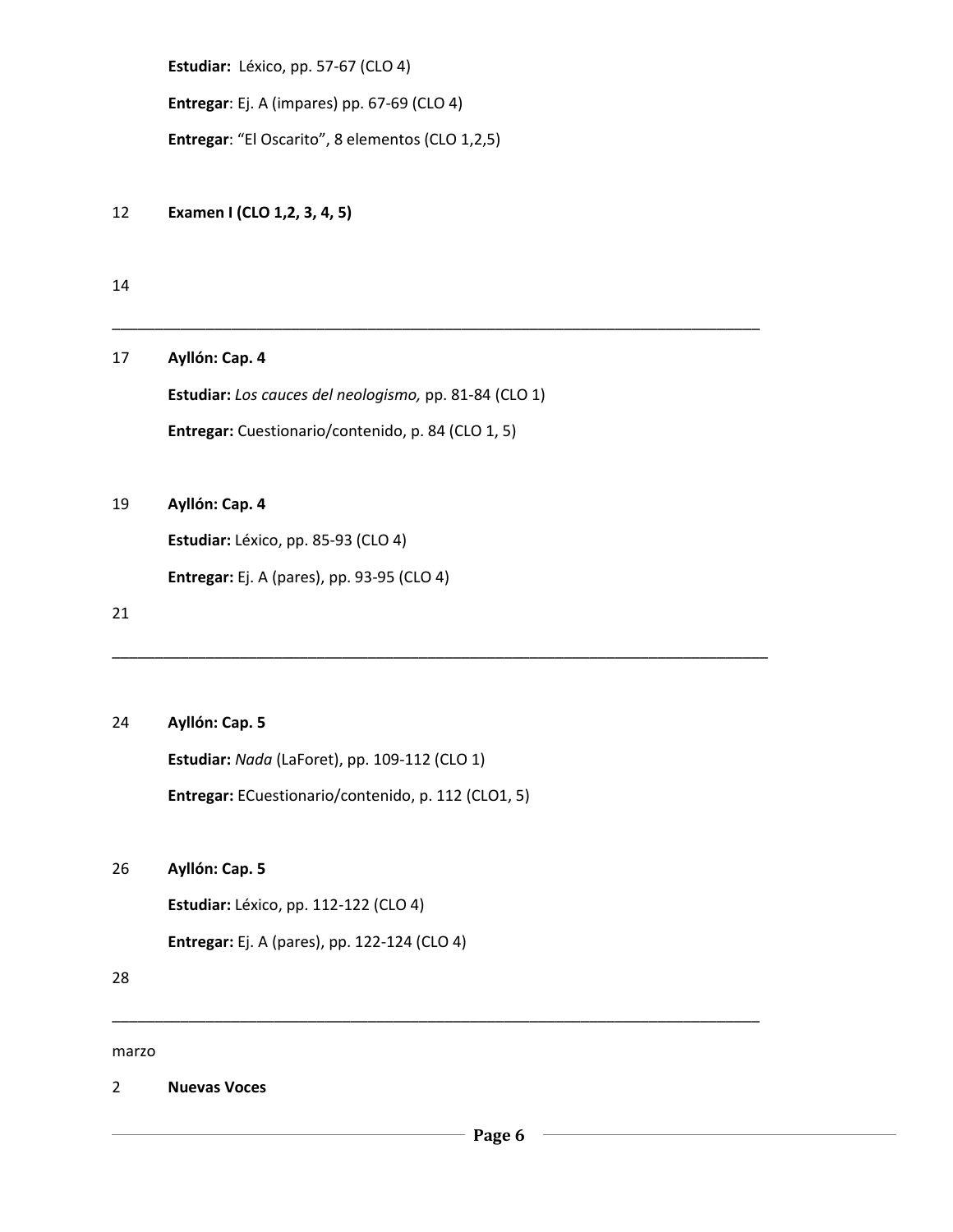**Estudiar:** "Del montón" pp. 25-36 (CLO 1) **Entregar:** Ej. D (1-2 )p.29 Lec. Lit. p. 34 (CLO 2, 5) Discusión y análisis de la lectura

#### 4 **Ayllón: Cap. 6**

**Estudiar:** *La ciudad y los perros*, pp. 138-141 (CLO 1) **Entregar:** Cuestionario/contenido, p. 141 (CLO 2, 5) **Entregar: Entrevista** (CLO 3, 4)

6

#### 9-13 **¡No hay clases!**

#### **Ayllón: Cap. 6**

**Estudiar:** Léxico, pp. 141-151 (CLO 2, 4)

**Entregar:** Ej. A (pares), pp. 151-153 (CLO 4)

**Entregar:** "Del montón", 8 elementos (CLO 2, 5)

#### 11 **Nuevas Voces**

**Estudiar:** "La señora Florencia" pp. 37-50 (CLO 1)

**Entregar:** Ej. D (1-2 )pp.40-42 Lec. Lit. p.48 (CLO 2, 5)

Discusión y análisis de la lectura

13

16 **Examen II** (CLO 1, 2, 3, 4, 5)

#### 18 **Ayllón: Cap. 7**

**Estudiar:** "La rama seca" (Matute), pp. 165-168 (CLO 1)

\_\_\_\_\_\_\_\_\_\_\_\_\_\_\_\_\_\_\_\_\_\_\_\_\_\_\_\_\_\_\_\_\_\_\_\_\_\_\_\_\_\_\_\_\_\_\_\_\_\_\_\_\_\_\_\_\_\_\_\_\_\_\_\_\_\_\_\_\_\_\_\_\_\_\_\_

**Entregar:** Cuestionario/contenido, p. 168 (CLO 2, 5)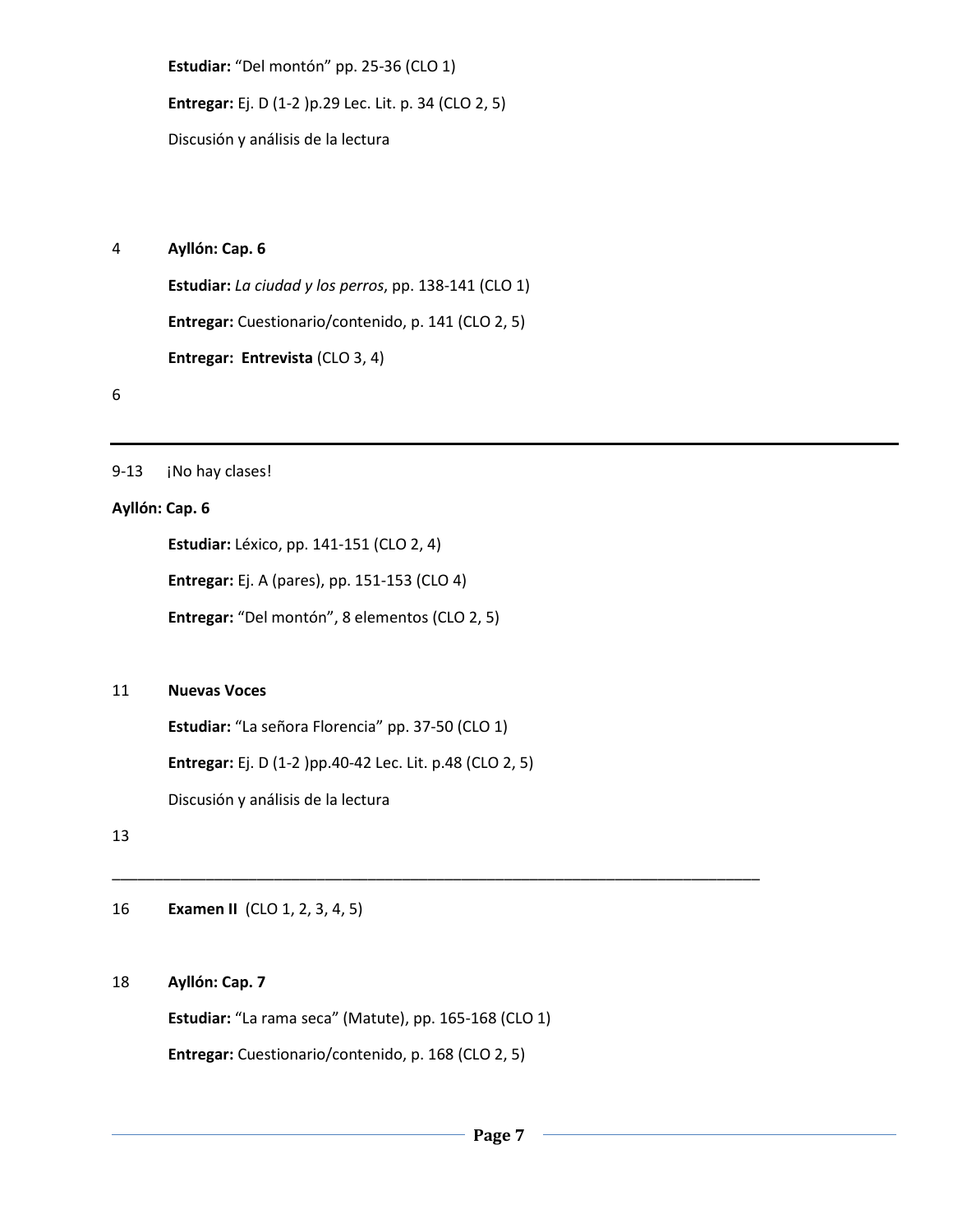| 23    | Ayllón: Cap. 7                                                  |  |  |  |  |  |
|-------|-----------------------------------------------------------------|--|--|--|--|--|
|       | Estudiar: Léxico, pp. 169-178 (CLO 1)                           |  |  |  |  |  |
|       | Entregar: Ej. A (pares), pp. 178-180 (CLO 4)                    |  |  |  |  |  |
|       | Entregar: "La Señora Florencia", 8 elementos (CLO 2, 5)         |  |  |  |  |  |
| 25    | <b>Nuevas Voces</b>                                             |  |  |  |  |  |
|       | Estudiar: "Las piernas del blue jeans" pp. 51-63 (CLO 1)        |  |  |  |  |  |
|       | Entregar: Ej. D (1-2 )pp.40-42 Lec. Lit. pp.60-61 (CLO 2, 5)    |  |  |  |  |  |
|       | Discusión y análisis de la lectura                              |  |  |  |  |  |
| 27    |                                                                 |  |  |  |  |  |
| 30    | Ayllón: Cap. 8                                                  |  |  |  |  |  |
|       | Estudiar: "Con los ojos cerrados" (Arenas), pp. 191-195 (CLO 1) |  |  |  |  |  |
|       | Entregar: Cuestionario/contenido, p. 193 (CLO 2, 5)             |  |  |  |  |  |
| abril |                                                                 |  |  |  |  |  |
| 1     | Día feriado                                                     |  |  |  |  |  |
| 3     |                                                                 |  |  |  |  |  |
| 6     | Ayllón: Cap. 8                                                  |  |  |  |  |  |
|       | Estudiar: Léxico, pp. 195-206 (CLO 2, 4)                        |  |  |  |  |  |
|       | Entregar: Ej. A (pares), pp. 206-208 (CLO 4)                    |  |  |  |  |  |
|       | Entregar: "Las piernas del blue jeans", 8 elementos (CLO 2, 5)  |  |  |  |  |  |
| 8     | Ayllón: Cap. 9                                                  |  |  |  |  |  |
|       | Estudiar: Como agua para chocolate, pp. 222-226 (CLO 1)         |  |  |  |  |  |
|       | Entregar: Cuestionario/contenido, p.224 (CLO 2, 5)              |  |  |  |  |  |

## **10 ¡Felices Pascuas! No hay clases.**